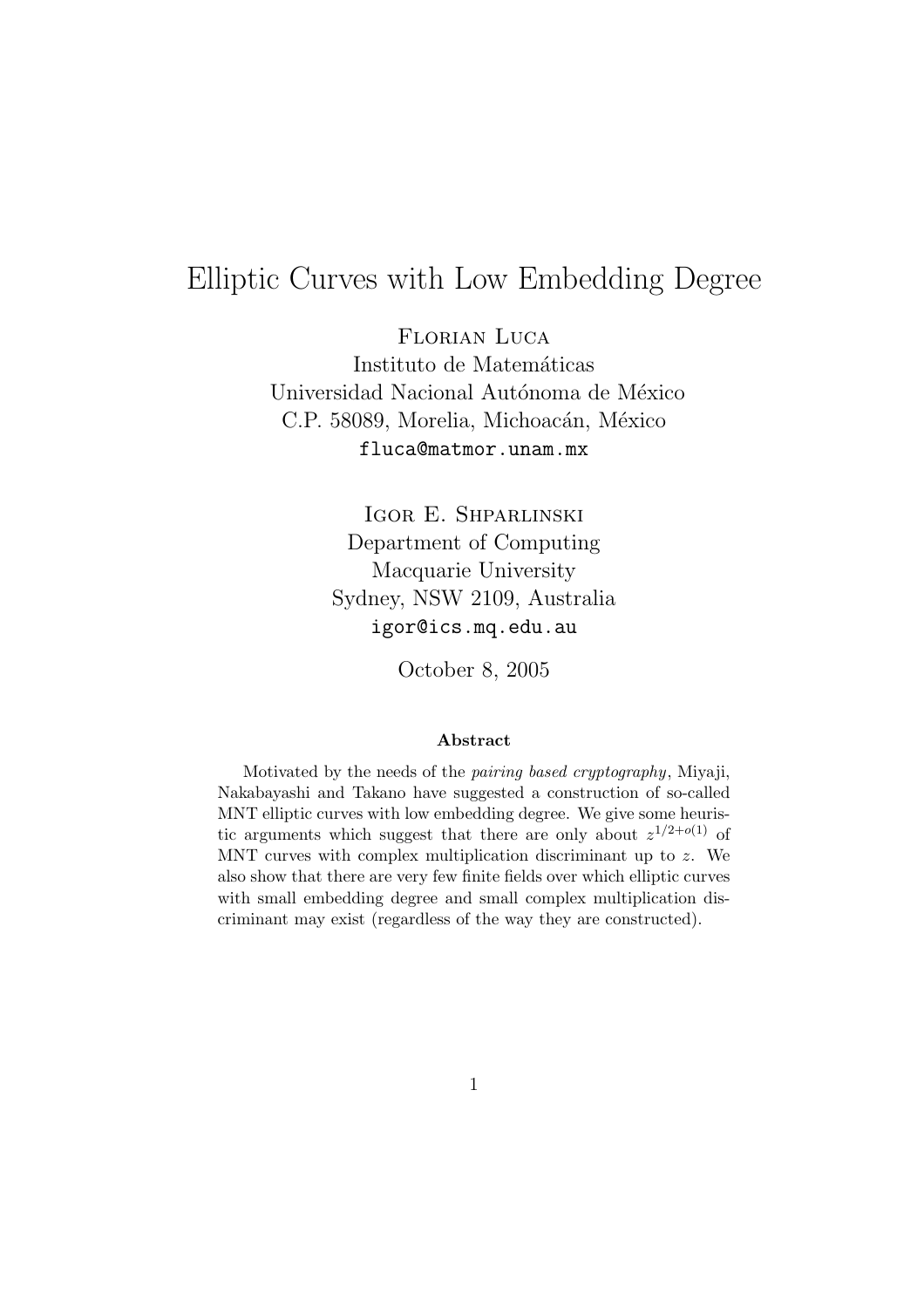## **1 Introduction**

Since the pioneering works [8, 9, 14, 15, 20, 21, 25], several other cryptographic applications of the Tate or Weil pairing on elliptic curves have been discovered (see, for example, [1, 7]). In particular, for these applications, the following problem is of primal interest: Find an efficient construction of elliptic curves  $\mathcal E$  over the finite field  $\mathbb F_q$  of q elements, such that  $\#\mathcal E(\mathbb F_q)$ , the number of  $\mathbb{F}_q$ -rational points on  $\mathcal{E}$ , has a sufficiently large prime divisor  $\ell \mid \# \mathcal{E}(\mathbb{F}_q)$  which also satisfies  $\ell \mid q^k-1$  for a reasonably small value of the positive integer k. In what follows, we refer to  $[6, 23]$  for a background on elliptic curves.

It is easy to see that *supersingular curves* are the natural candidates for such constructions. However, one can also suspect that supersingular curves have some cryptographic weaknesses and thus ask for constructions generating ordinary curves with the above property. It follows from results of [2, 17, 18] that such curves are very rare and brute force search is not likely to succeed. On the other hand, several such constructions have recently been proposed (see [3, 4, 5, 10, 13, 19, 22] and the references therein). Unfortunately, none of these constructions has been rigorously analyzed and, in fact, even heuristic analysis is not immediate, and may take significant efforts. For example, see [12, 13] for several examples of such analysis of various aspects of the above constructions.

Let

$$
\Phi_k(X) = \prod_{\substack{j=0 \text{gcd}(j,k)=1}}^k (X - \exp(2\pi \iota j/k))
$$

be the kth cyclotomic polynomial, where  $\iota = \sqrt{-1}$ . Typically, the above mentioned constructions work into two steps:

#### **Step 1** Choose a prime  $\ell$ , integers  $k \geq 2$  and t, and a prime power q such that

$$
|t| \le 2q^{1/2}, \qquad t \ne 0, 1, 2, \qquad \ell \mid q + 1 - t, \qquad \ell \mid \Phi_k(q). \tag{1}
$$

**Step 2** Construct an elliptic curve  $\mathcal{E}$  over  $\mathbb{F}_q$  with  $\#\mathcal{E}(\mathbb{F}_q) = q + 1 - t$ .

In the above construction, k should be reasonable small (for example  $k =$ 2, 3, 4, 6 are typical values), while the ratio  $\log \ell / \log q$  should be as large as possible, preferably close to 1.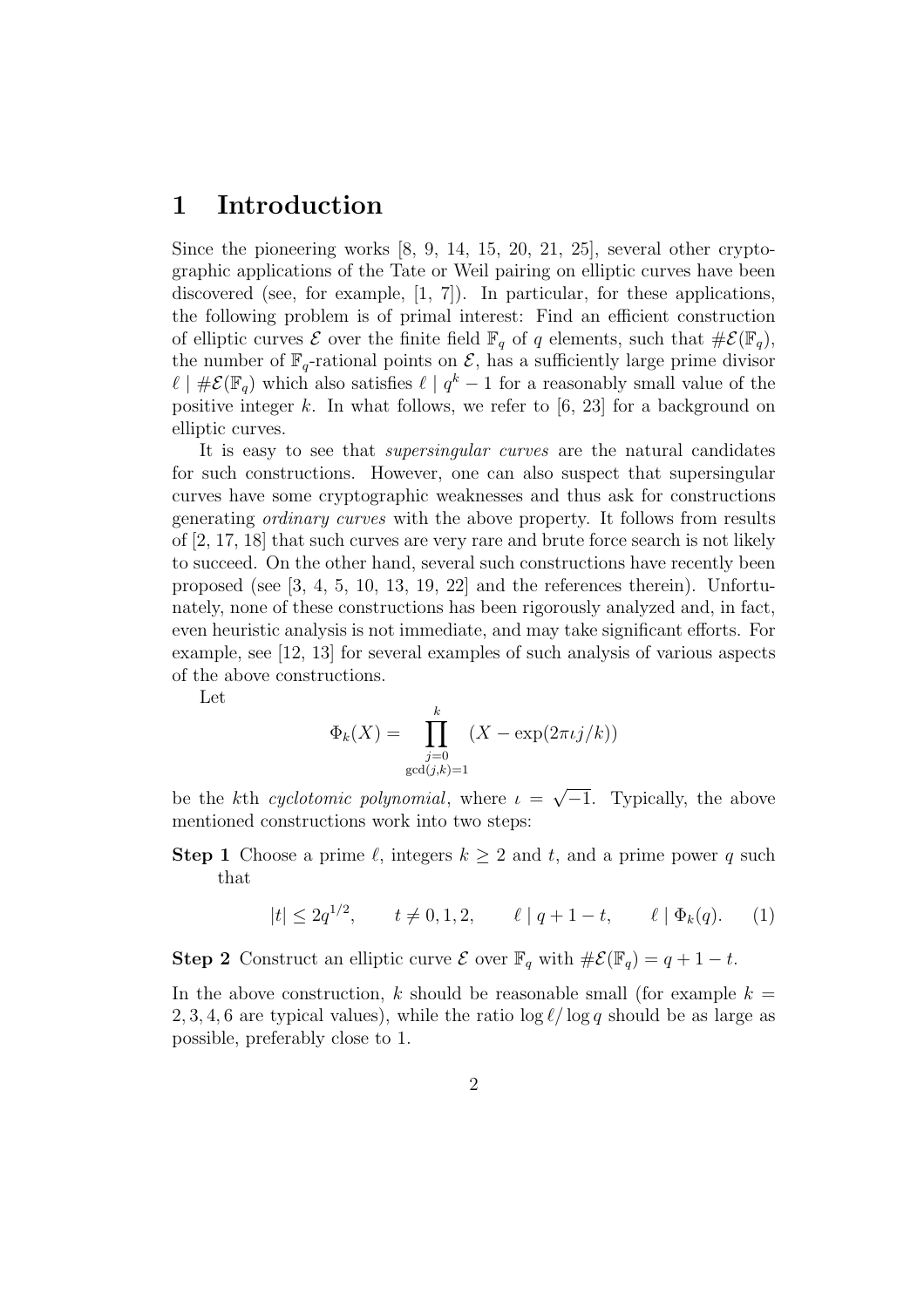Unfortunately, there is no efficient algorithm for Step 2, except for the case when the  $t^2 - 4q$  has a very small square-free part; that is, when

$$
t^2 - 4q = -r^2s\tag{2}
$$

with some integers  $r$  and  $s$ , where  $s$  is a small square-free positive integer. In this case either  $-s$  or  $-4s$  is the fundamental discriminant of the complex multiplication field of the corresponding elliptic curve.

Accordingly, for positive real numbers x, y and z we denote by  $Q_k(x, y, z)$ the number of prime powers  $q \leq x$  for which there exist a prime  $\ell \geq y$  and an integer t satisfying (1) and (2) with a square-free positive integer  $s \leq z$ . In this note, we obtain an upper bound on  $Q_k(x, y, z)$  which suggests that finite fields suitable for pairing based cryptography are very rare, at least using the current algorithms for constructing elliptic curves with a given number of points.

For example, if  $z = O(1)$ , that is, if the complex multiplication discriminant is bounded by an absolute constant, and the cardinality of the curve must be prime, then our bound implies that there are at most  $x^{1/2+o(1)}$  such possible fields  $\mathbb{F}_q$  with  $q \leq x$ . On the other hand, heuristically, the construction proposed in [5] should lead to about  $x^{1/4+o(1)}$  examples of suitable fields and elliptic curves. It would be very interesting to close the gap and give, if not rigorous then at least convincing heuristic, tight upper and lower bounds on the number of suitable finite fields.

We also examine in more detail one of the first constructions of the above type, namely the construction of the MNT curves from [19], and give some heuristic arguments which suggest that this construction may produce only a very limited family of curves once one wants that  $\ell = q + 1 - t$  is prime. On the other hand, we give some arguments showing for any fixed  $\delta > 0$  one can generate substantially many more curves if only  $\log \ell / \log q \geq 1 - \delta$  is desired. Moreover, one can let  $\delta$  be a slowly decreasing function of q.

Throughout the paper, the implied constants in the symbols  $\langle O', \langle \ll \rangle$ and  $\gg$ , may occasionally, where obvious, depend on the small positive parameters  $\varepsilon$  and  $\delta$  and are absolute otherwise (we recall that  $U = O(V)$ ,  $U \ll V$  and  $V \gg U$  are all three equivalent to the inequality  $|U| \leq cV$  with some constant  $c > 0$ ).

**Acknowledgements.** The authors would like to thank Paulo Barreto, Steven Galbraith, James McKee and Alfred Menezes for several enlightening discussions. This paper was written during an enjoyable visit by F. L. to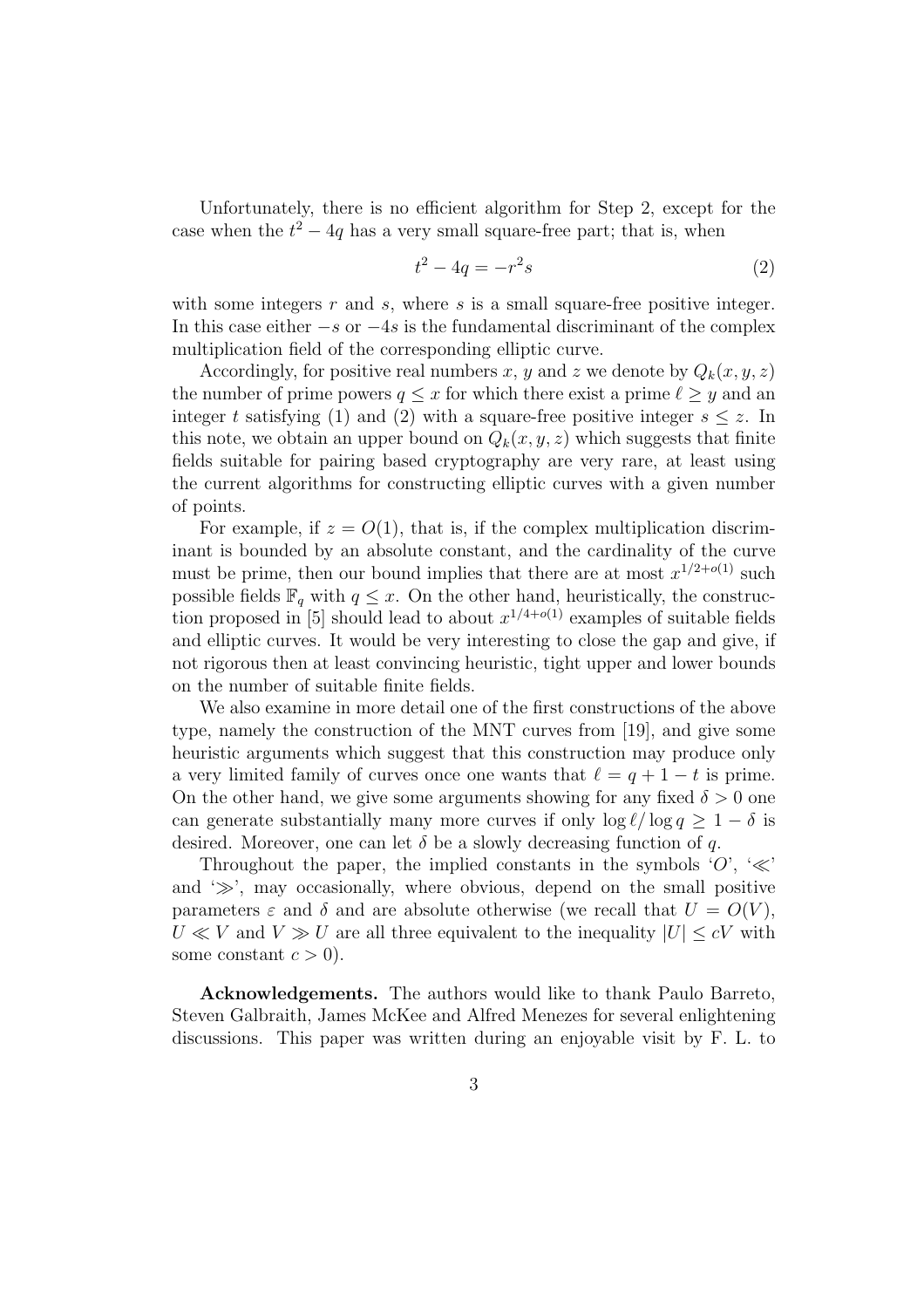the Macquarie University in Sydney, Australia; this author wishes to express his thanks to that institution for its hospitality and support. During the preparation of this paper, F. L. was also supported in part by grant SEP-CONACyT 46755 and a Guggenheim Fellowship, and I. S. was supported in part by ARC grant DP0556431.

# **2 Scarcity of the Pairing Friendly Fields**

According to the heuristics given in [13], there are about  $x^{1/2+o(1)}$  of prime powers  $q \leq x$  for which there is an ordinary elliptic curve  $\mathcal E$  satisfying  $\# \mathcal{E}(\mathbb{F}_q) \mid \Phi_k(q)$ . We note that these heuristics apply to all curves without any restriction on the arithmetic structure of  $\#\mathcal{E}(\mathbb{F}_q)$ , or on the size of the discriminant of the field of complex multiplication. It seems that giving a rigorous proof of this result is out of reach nowadays due to our poor knowledge of the distribution of roots of polynomial congruences (see [11] for the limits of what is achievable nowadays). However, in the most important practical case when the cardinality of the curve is required to have a large prime divisor and the complex multiplication discriminant must be small, we are able to prove a comparable upper bound.

**Theorem 1.** For any fixed integer k and positive real numbers  $x$ ,  $y$  and  $z$ the following bound holds

$$
Q_k(x, y, z) \le x^{3/2 + o(1)} y^{-1} z
$$

as  $x \to \infty$ .

*Proof.* Since  $\ell \mid q+1-t$  and  $\ell \mid \Phi_k(q)$ , we also have  $\ell \mid \Phi_k(t-1)$ . In particular, each such  $\ell$  divides

$$
W = \prod_{|t| \le 2x^{1/2}} \Phi_k(t-1).
$$

Clearly,  $\log W = O(kx^{1/2} \log x)$ .

Let  $\omega(n)$  denote the number of prime divisors of an integer n. Since  $\omega(n)! \leq n$ , we have

$$
\omega(n) = O\left(\frac{\log n}{\log \log n}\right).
$$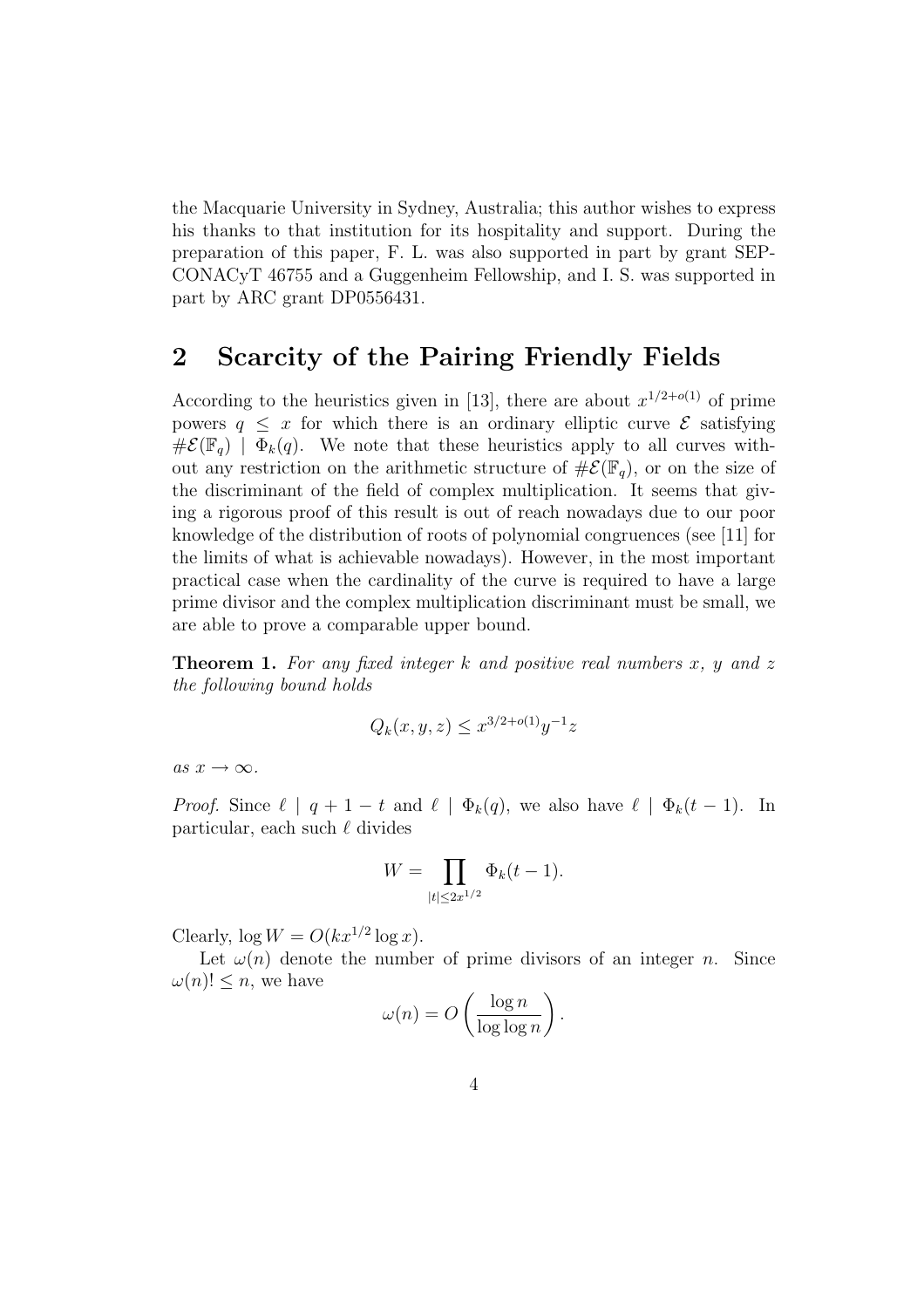Thus, there are at most

$$
L \le \omega(W) = O(kx^{1/2})\tag{3}
$$

suitable values of  $\ell$ .

For each fixed  $\ell > y$  we have

$$
\ell m = q + 1 - t \tag{4}
$$

with some positive integer  $m \leq M$ , where

$$
M = \left\lfloor \frac{x + 1 + 2x^{1/2}}{y} \right\rfloor = O(x/y). \tag{5}
$$

Using  $(4)$ , we can express  $(2)$  as

$$
(t-2)^2 + r^2s = 4\ell m,
$$

which has only  $(\ell m)^{o(1)} = x^{o(1)}$  integer solutions  $(r, t)$ , once  $\ell$ , m and s are fixed. Furthermore, the number q is uniquely determined when  $\ell$ , m and t are fixed. Since there are  $O(LMz)$  possible triples  $(\ell, m, s)$ , we derive

$$
Q(x, y, z) \le LMzx^{o(1)},
$$

and by (3) and (5) we conclude the proof.

In particular, if  $z = x^{o(1)}$ , which is the only practically interesting case anyway, we see that unless  $y \n\t\leq x^{1/2}$  there are very few finite fields suitable for pairing based cryptography. In other words, unless the request of the primality of the cardinality of the curve is relaxed to the request for this cardinality to have a large prime divisor (that is, a prime divisor  $\ell$  with  $\log \ell / \log q \geq 1/2$ , the suitable fields are very rare.

### **3 Heuristic on MNT Curves**

#### **3.1 General outline**

Here, we give some heuristic estimates on the number of elliptic curves which can be produced by the algorithms of [19] designed to produce elliptic curves satisfying the condition (1) with  $k = 3, 4, 6$ , and the condition (2) for a given value of s.

In general, our arguments are based on a combination of the following observations:

 $\Box$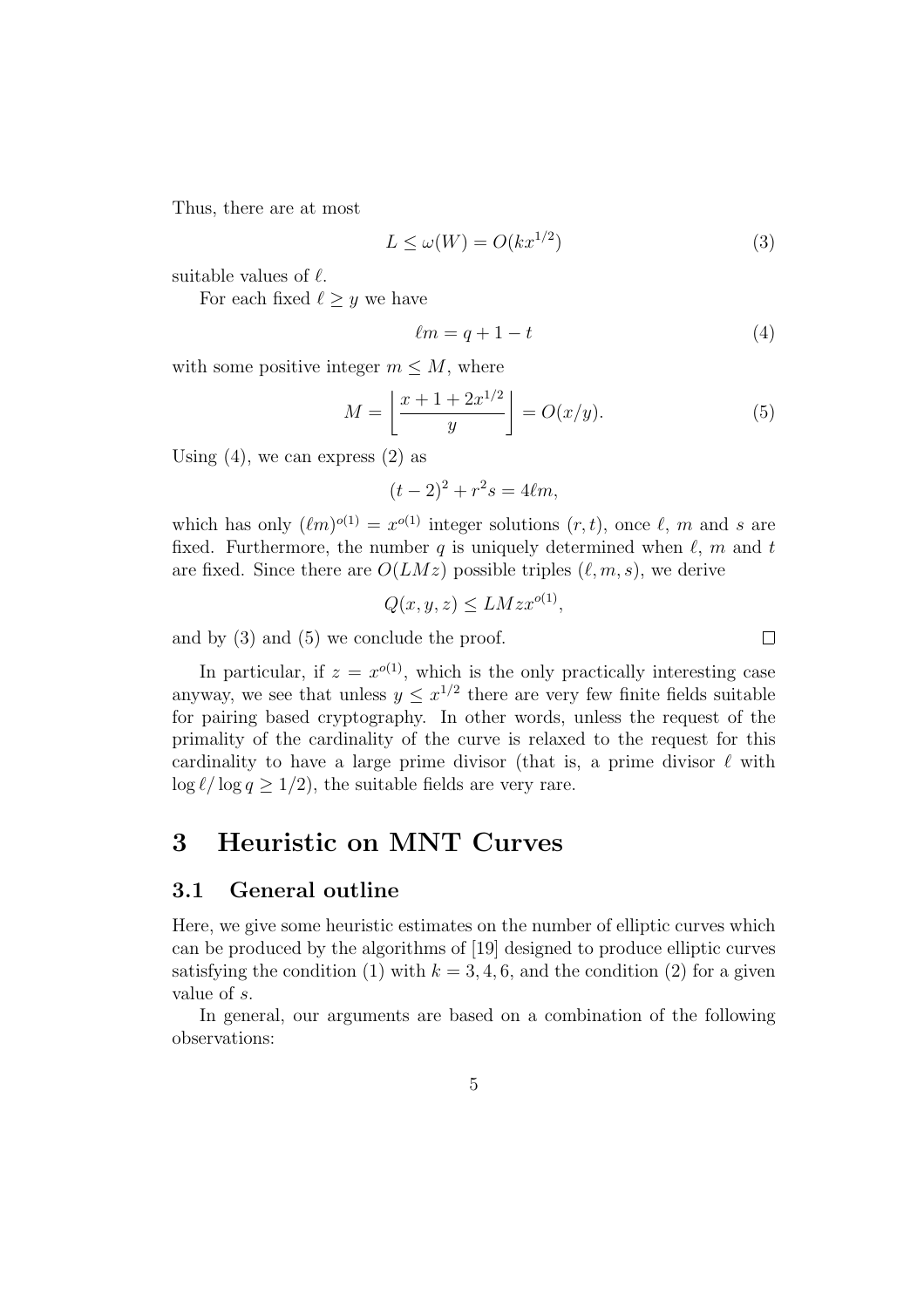- The algorithm of [19] gives a parametric family of curves whose parameter runs through a solution of a Pell equation  $u^2 - Dv^2 = a$ .
- Consecutive solutions  $(u_i, v_j)$  of a Pell equation grow exponentially, as  $e^{cj}$  for some constant  $c > 0$ .
- The probability of a random integer n to be prime is  $1/\log n$ .
- MNT curves should satisfy two independent primality conditions (on the field size and on the cardinality of the curve).

Putting all these observations together leads to the conclusion that the expected total number of such curves is bounded, by the order of magnitude, by the converging series

$$
\sum_{j=1}^{\infty} \frac{1}{(\log e^{cj})^2} = c^{-2} \sum_{j=1}^{\infty} \frac{1}{j^2} = \frac{\pi^2}{6c^2}.
$$

This leads to the conclusion that the total number of all MNT curves of prime cardinalities (over all finite possible fields) is bounded by an absolute constant. This certainly does not undermind the practical usability of the algorithms of [19] which seem to produce enough such curves in ranges which are used nowadays (for example, for finite fields  $F_q$ , where q is a 160-170 bit prime power).

On the other hand, since the set of numbers with a large prime divisor is denser than the set of primes, similar heuristic arguments also show that the algorithms of [19] should be able to produce sufficiently many curves with a low embedding degree and whose cardinalities have a large prime divisor.

We now implement this heuristics in a more precise (and thus more technically cluttered) form which leads to more specific estimates.

#### **3.2 Prime cardinalities**

Since all three algorithms for  $k = 3, 4, 6$  can be analyzed along the same lines, we only concentrate on the case  $k = 6$ . In this case, if successful, the algorithm produces positive integers  $q$  and  $t$  of the form

$$
q = 4m^2 + 1, \qquad t = \pm 2m + 1
$$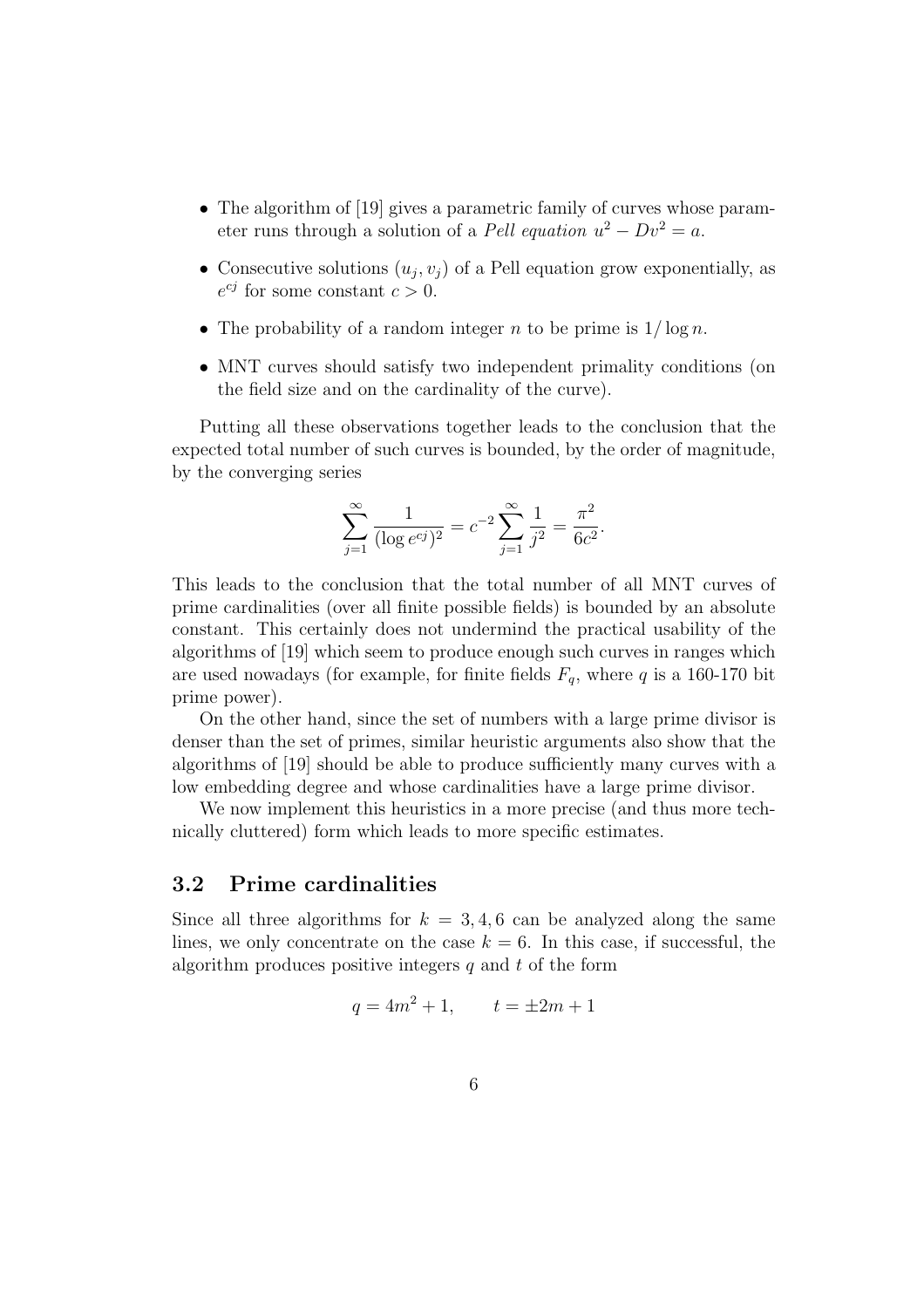for some positive integer m, where  $u = 6m + 1$  is a solution to the following Pell equation

$$
u^2 - 3sv^2 = -8, \t u, v \in \mathbb{N}.
$$
 (6)

Assume that  $3 \nmid s$ . Since 8 is a prime power, it follows from the wellknown theory of quadratic fields that if we write  $(u_1(s), v_1(s))$  for the smallest positive integer solution of the equation  $(6)$  with odd u, then all the positive integer solutions to (6) are of the form  $(u_i(s), v_i(s))$ , where

$$
u_j(s) + v_j(s)\sqrt{3s} = (u_1(s) + v_1(s)\sqrt{3s}) \left( U_0(s) + V_0(s)\sqrt{3s} \right)^j, \quad j \in \mathbb{Z},
$$

where  $(U_0(s), V_0(s))$  is the fundamental solution of the Pell equation

$$
U^2 - 3sV^2 = 1, \qquad U, V \in \mathbb{N}.
$$

We also put

$$
m_j(s) = \frac{u_j(s) - 1}{6}.
$$

Note that we need that  $u_j(s) \equiv 1 \pmod{3}$  in order for  $m_j(s)$  to be an integer. The sequence  $(u_j(s))_{j\geq 1}$  is periodic modulo 6 with period at most 2, so if at least one of  $u_1(s)$  and  $u_2(s)$  is congruent to 1 (mod 3), then at least every second value of  $u_i(s)$ ,  $j = 1, 2, \ldots$ , is also be congruent to 1 (mod 3), otherwise none of these numbers can satisfy this congruence.

Using the regular heuristics that the probability of a random integer  $n$  to be prime is  $1/\log n$  and assuming that the numbers

$$
q_j(s) = 4m_j(s)^2 + 1
$$
 and  $\ell_j(s) = q_j(s) + 1 \mp (2m_j(s) + 1)$ 

behave like random integers with respect to primality, we see that if we denote by  $N(s)$  the expected total number of prime powers among the numbers of the form  $q_i(s)$  satisfying the additional condition that  $\ell_i(s)$  is also a prime, then we expect that uniformly in s (even if we ignore the fact that solutions with  $u_i(s) \neq 1 \pmod{6}$  do not lead to integer values of  $m_i(s)$ , we have

$$
N(s) \ll \sum_{j=0}^{\infty} \frac{1}{\log(4m_j(s)^2 + 1)\log(4m_j(s)^2 + 2m_j(s) + 1)} + \sum_{j=0}^{\infty} \frac{1}{\log(4m_j(s)^2 + 1)\log(4m_j(s)^2 - 2m_j(s) + 1)}.
$$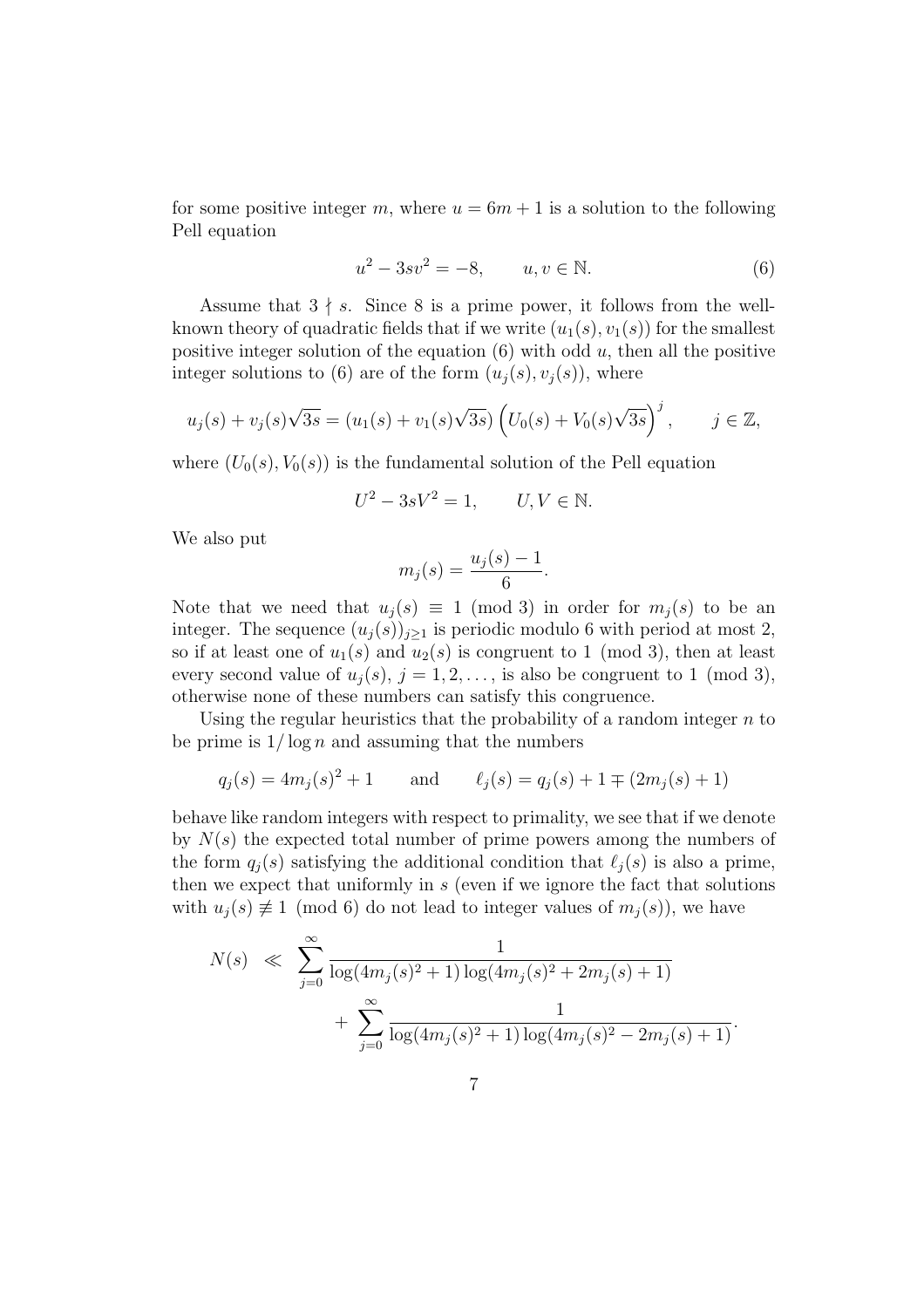Since it is clear that

$$
U_0(s) = \sqrt{3sV_0^2(s) + 1} \gg s^{1/2},
$$

we easily get that if we write

$$
\alpha(s) = U_0(s) + V_0(s)\sqrt{3s}
$$
 and  $\beta(s) = u_0(s) + v_0(s)\sqrt{3s}$ , (7)

then

$$
m_j(s) = \frac{1}{6} \left( \frac{1}{2} \left( \beta(s) \alpha(s)^j + 8 \beta(s)^{-1} \alpha(s)^{-j} \right) - 1 \right) \gg s^{j/2}.
$$

Thus,

$$
N(s) \ll \sum_{j\geq 1} \frac{1}{j^2 (\log s)^2} \ll \frac{1}{(\log s)^2}.
$$
 (8)

In the case when  $3 \mid s$ , say  $s = 3s_0$ , the same arguments apply and lead to the same bound (8). The only change is that the positive integer solutions to (6) are of the form  $(u_i(s), v_i(s))$ , where

$$
u_j(s) + 3v_j(s)\sqrt{s_0} = (u_1(s) + 3v_1(s)\sqrt{s_0}) (U_0(s) + 3V_0(s)\sqrt{s_0})^j, \qquad j \in \mathbb{Z},
$$

where  $(U_0(s), V_0(s))$  is the smallest positive solution of the Pell equation

$$
U^2 - s_0(3V)^2 = 1, \qquad U, V \in \mathbb{N}.
$$

We now see that the bound (8) implies that the expected total number  $E(z)$  of all MNT curves with  $s \leq z$  is

$$
E(z) = \sum_{\substack{s \le z \\ s \text{ square-free}}} N(s) \ll \sum_{s \le z} \frac{1}{(\log s)^2} \ll \frac{z}{(\log z)^2}.
$$

In fact, more is believed (see, for example,  $[16]$ ), namely that for most s the number  $\alpha(s)$  in (7) is very large. Specifically, it is believed that there exists a set  $S$  of asymptotic density 1 of positive integers such that the relation

$$
\lim_{s \in \mathcal{S}} \frac{\log \log \alpha(s)}{\log(\sqrt{s})} = 1
$$

holds. In particular,  $\alpha(s) \geq \exp(s^{1/2+o(1)})$ , and thus

$$
N(s) \le \frac{1}{s^{1/2 + o(1)}}
$$

when  $s \in \mathcal{S}$ . Thus, it is quite possible that in fact<br> $E(z) \leq z^{1/2+o(1)}$ .

$$
E(z) \le z^{1/2 + o(1)}
$$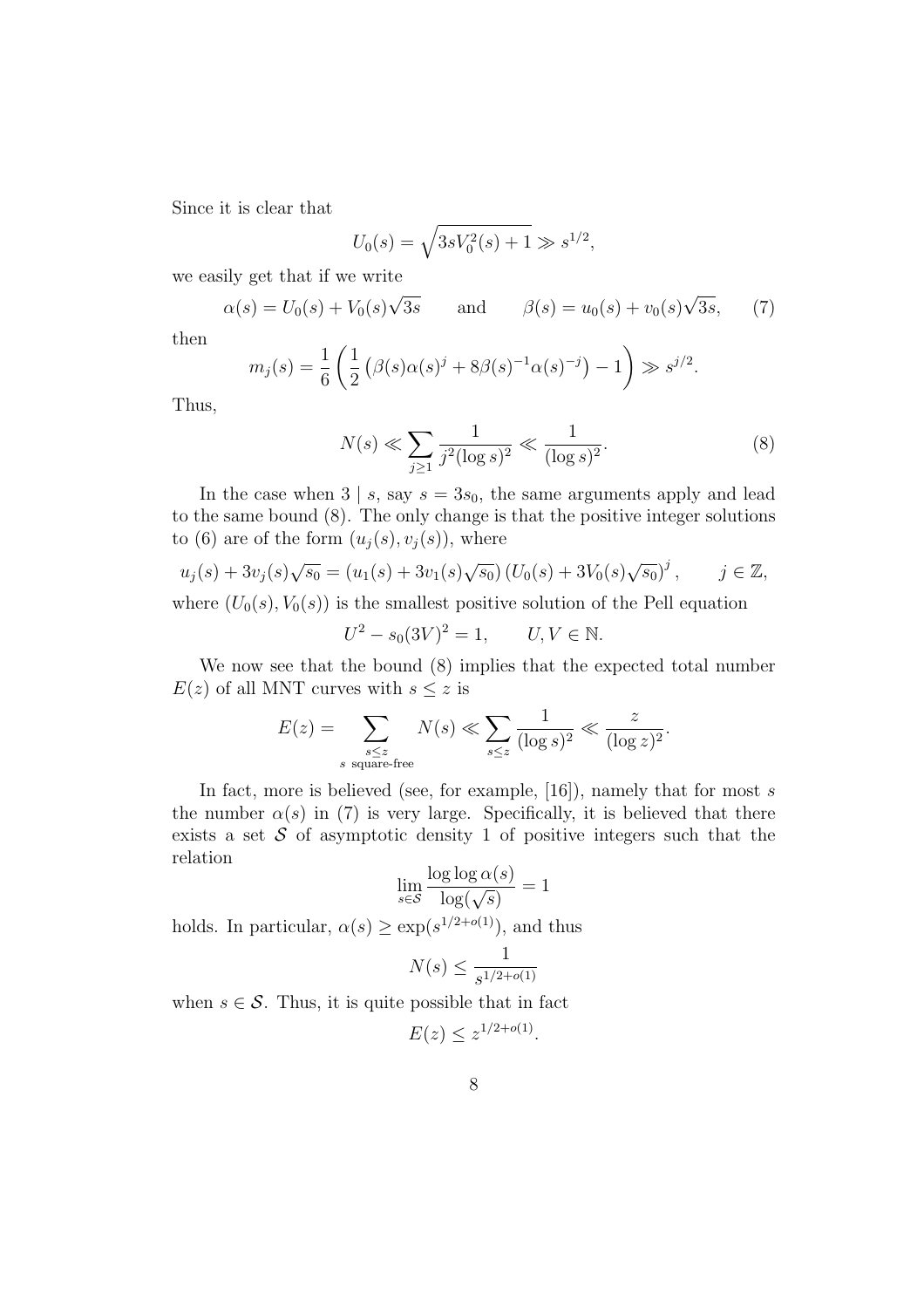#### **3.3 Cardinalities with a large prime divisor**

Similar heuristics apply if we weaken the condition that  $\ell_i(s)$  is prime and request only that it has a sufficiently large prime divisor, say  $l_i(s) \geq q_i(s)^{1-\delta}$ for some  $\delta > 0$ .

Since in this case we are likely to get infinitely many isogeny classes of elliptic curves, it is natural to introduce the counting function  $E_{\delta}(x, z)$  for the number of isogeny classes of such elliptic curves with  $q_i(s) \leq x$  and  $s \leq z$ .

Let  $\rho(u)$  be the *Dickman function* which is defined for  $u \geq 0$  by the difference-differential equation

$$
u\rho'(u) + \rho(u-1) = 0, \qquad u > 1,
$$
\n(9)

together with the initial condition

$$
\rho(u) = 1, \qquad 0 \le u \le 1.
$$

We recall that the number of positive integers  $n \leq X$  such that no prime divisor of n exceeds  $X^{1/u}$  is  $(1+o(1))\rho(u)X$  for every fixed u (see [24, Corollary 9.3, Chapter III.5] for a much more precise statement). Since  $\rho(u) < 1$ for every  $u > 1$ , we see that for every  $\delta \in (0,1)$  there is a positive proportion  $1 - \rho(1/(1 - \delta)) + o(1)$  of positive integers  $n \leq X$  which have a prime divisor  $l \geq n^{1-\delta}$ .

Let us write  $M_{\delta}(s, x)$  for the expected total number of isogeny classes of the above elliptic curves with  $q_j(s) \leq x$  and such that  $q_j(s) + 1 \mp (2m_j(s) + 1)$ has a prime divisor  $l_i(s) \geq q_i(s)^{1-\delta}$ . We say that s is *admissible* if it is squarefree and if the equation (6) has solutions with  $u_i(s) \equiv 1 \pmod{6}$  (and thus, at least 50% of such solutions).

If s is admissible, then similar heuristics as the one used in Section 3.2 together with the fact that  $\log \alpha(s) \ll \sqrt{s} \log s$  and  $\log \beta(s) \ll \sqrt{s} \log s$  give that for every  $\delta \in (0,1)$  we should have

$$
M_{\delta}(s, x) \gg \left(1 - \rho \left(\frac{1}{1 - \delta}\right)\right) \sum_{j=1}^{J(s, x)} \frac{1}{j s^{1/2} \log s}
$$

$$
\gg \left(1 - \rho \left(\frac{1}{1 - \delta}\right)\right) \frac{\log J(s, x)}{s^{1/2} \log s},
$$

where

$$
J(s,x) = \left\lfloor \frac{\kappa \log x}{s^{1/2} \log s} \right\rfloor
$$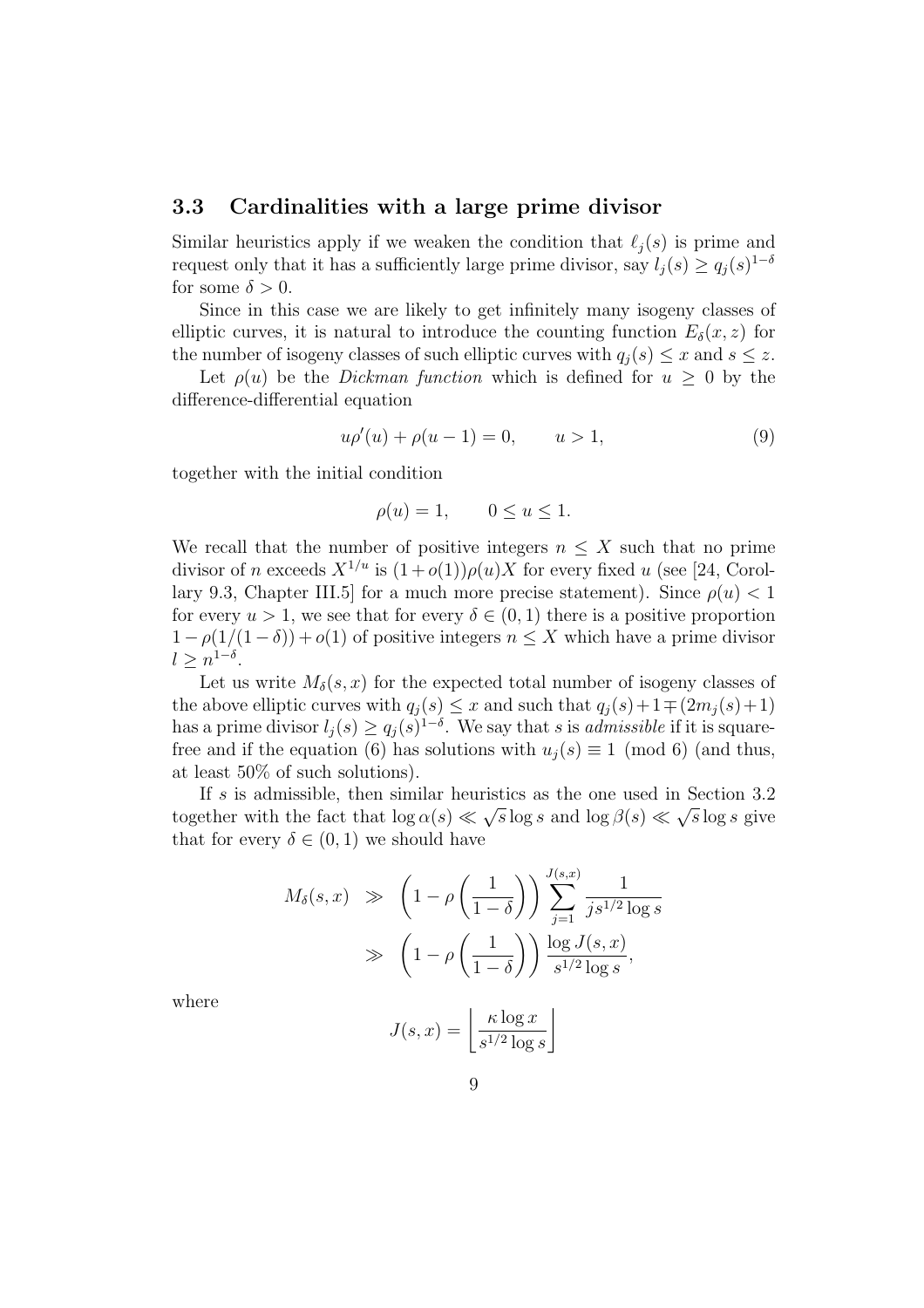and  $\kappa > 0$  is some absolute constant. In particular,

$$
M_{\delta}(s, x) \gg \frac{\log \log x}{s^{1/2} \log s}
$$

in the range  $s < (\log x)^{2-\epsilon}$  for any fixed positive  $\varepsilon$  and  $\delta$ .

It is natural to assume that there is a positive proportion of admissible values of s. Thus, the expected total number  $E_{\delta}(x, z)$  of isogeny classes of such elliptic curves with  $q_j(s) \leq x$  and  $s \leq z$  is

$$
E_{\delta}(x, z) = \sum_{\substack{s \le z \\ s \text{ admissible}}} M_{\delta}(s, x) \gg \sum_{\substack{s \le z \\ s \text{ admissible}}} \frac{\log \log x}{s^{1/2} \log s} \gg \frac{z^{1/2} \log \log x}{\log z}
$$

for every  $z < (\log x)^{2-\epsilon}$ .

# **4 Concluding Remarks**

One should certainly be very cautious when applying heuristic arguments of the type used in Section 3. In particular, upper bounds of the type  $o(1)$ on quantities which take integer values (see (8), for example) look especially dubious. So, we withdraw from making any binding conclusions. However, we believe that overall, the arguments Section 3 give some indication about the power and limitation of the algorithms from [19]. We also hope that some ideas of this paper can be used for evaluating some other similar constructions.

Since

$$
\rho(u) = 1 - \log u, \qquad 1 \le u \le 2,
$$

one can expect that for a sufficiently small  $\delta$  the implied constant in the lower bound (5) is proportional to

$$
\log\left(\frac{1}{1-\delta}\right) \sim \delta.
$$

In particular, one can take  $\delta$  to be a slowly decreasing function of s, which would correspond to "almost prime" cardinalities.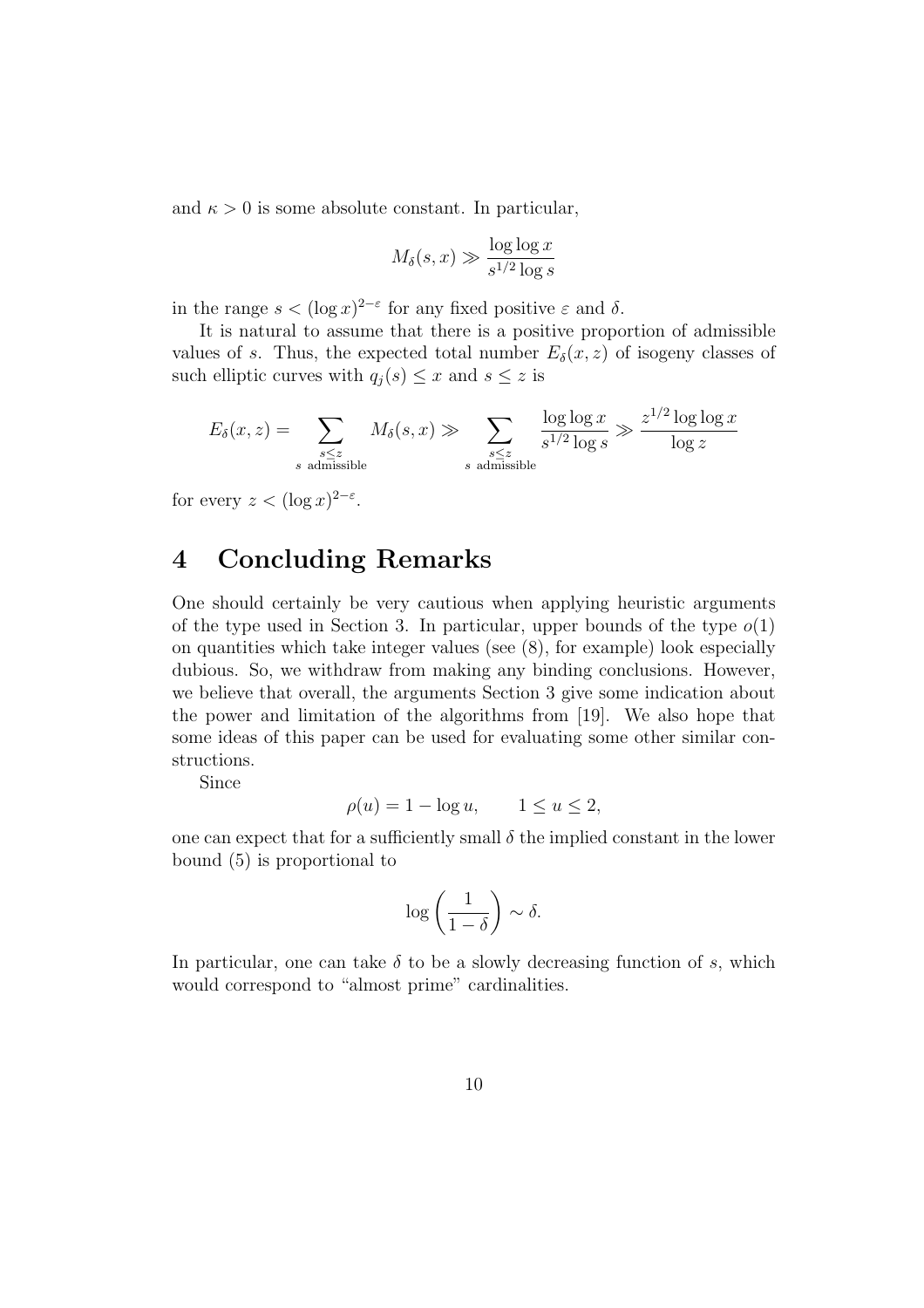## **References**

- [1] R. Avanzi, H. Cohen, C. Doche, G. Frey, T. Lange and K. Nguyen, Elliptic and hyperelliptic curve cryptography: Theory and practice, CRC Press, 2005.
- [2] R. Balasubramanian and N. Koblitz, 'The improbability that an elliptic curve has subexponential discrete log problem under the Menezes-Okamoto-Vanstone algorithm', J. Cryptology, **11** (1998), 141–145.
- [3] P. S. L. M. Barreto, B. Lynn and M. Scott, 'Elliptic curves with prescribed embedding degrees', Lect. Notes in Comp. Sci., Springer-Verlag, Berlin, **3006** (2003), 17–25.
- [4] P. S. L. M. Barreto, B. Lynn and M. Scott, 'Efficient implementation of pairing-based cryptosystems', J. Cryptology, **17** (2004), 297–319.
- [5] P. S. L. M. Barreto and M. Naehrig, 'Pairing-friendly elliptic curves of prime order', Selected Areas in Cryptography, SAC'2005 , Springer-Verlag, Berlin, (to appear).
- [6] I. Blake, G. Seroussi and N. Smart, Elliptic curves in cryptography, London Math. Soc., Lecture Note Series, **265**, Cambridge Univ. Press, 1999.
- [7] I. Blake, G. Seroussi and N. Smart, Advances in elliptic curves in cryptography, London Math. Soc., Lecture Note Series, **317**, Cambridge Univ. Press, 2005.
- [8] D. Boneh and M. Franklin, 'Identity-based encryption from the Weil pairing', SIAM J. Comp., **32** (2003), 586–615.
- [9] D. Boneh, B. Lynn and H. Shacham, 'Short signatures from the Weil pairing', J. Cryptology, **17** (2004), 297–319.
- [10] F. Brezing and A. Weng, 'Elliptic curves suitable for pairing based cryptography', Designs, Codes and Cryptography, **37** (2005), 133–141.
- [11] W. Duke, J. B. Friedlander and H. Iwaniec, 'Equidistribution of roots of a quadratic congruence to prime moduli', Annals of Math., **141** (1995), 423–441.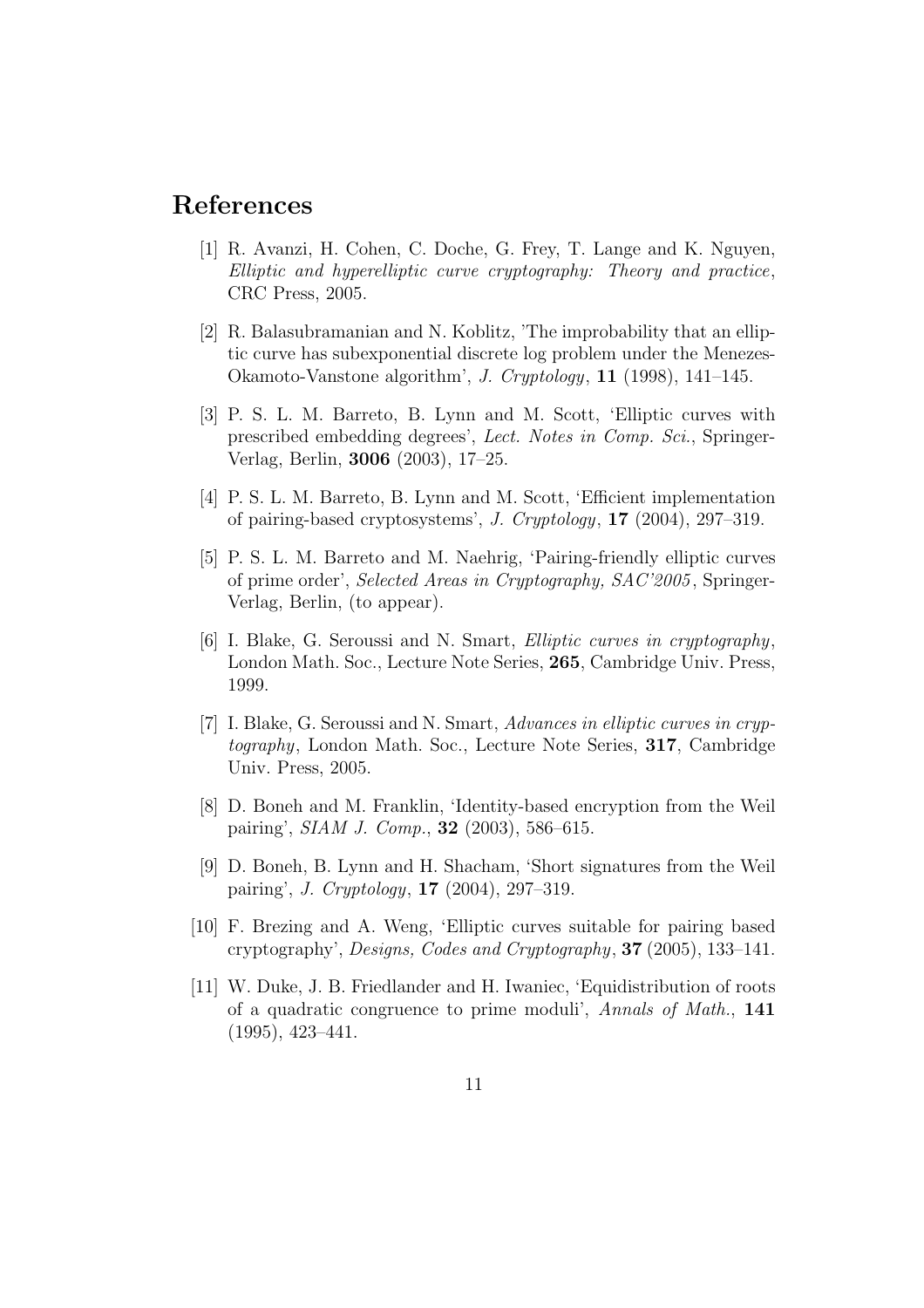- [12] R. Dupont, A. Enge and A. Morain, 'Building curves with arbitrary small MOV degree over finite prime fields', J. Cryptology, **18** (2005), 79–89.
- [13] S. D. Galbraith, J. McKee and P. Valenca, 'Ordinary abelian varieties having small embedding degree', Proc. Workshop on Math. Problems and Techniques in Cryptology, CRM, Barcelona, 2005, 29–45.
- [14] A. Joux, 'A one round protocol for tripartite Diffie–Hellman', Lect. Notes in Comp. Sci., Springer-Verlag, Berlin, **1838** (2000), 385–393.
- [15] A. Joux, 'The Weil and Tate pairings as building blocks for public key cryptosystems', Lect. Notes in Comp. Sci., Springer-Verlag, Berlin, **2369** (2002), 20–32.
- [16] H. W. Lenstra Jr., 'Solving the Pell equation', Notices Amer. Math. Soc., **49** (2002), 182–192.
- [17] F. Luca, D. J. Mireles and I. E. Shparlinski, 'MOV attack in various subgroups on elliptic curves', Illinois J. Math., **48** (2004), 1041–1052.
- [18] F. Luca and I. E. Shparlinski, 'On the exponent of the group of points on elliptic curves in extension fields', Intern. Math. Research Notices, **2005** (2005), 1391–1409.
- [19] A. Miyaji, M. Nakabayashi and S. Takano, 'New explicit conditions of elliptic curve traces for FR-reduction', IEICE Trans. Fundamentals, **E84-A** (2001), 1234–1243.
- [20] K. Rubin and A. Silverberg, 'Supersingular abelian varieties in cryptology', Lect. Notes in Comp. Sci., Springer-Verlag, Berlin, **2442** (2002) 336–353.
- [21] R. Sakai, K. Ohgishi and M. Kasahara, 'Cryptosystems based on pairing', Proc. of SCIS'2000 , Okinawa, Japan, 2000.
- [22] M. Scott and P. S. L. M. Barreto, 'Generating more MNT elliptic curves,' Designs, Codes and Cryptography, to appear.
- [23] J. H. Silverman, The arithmetic of elliptic curves, Springer-Verlag, Berlin, 1995.